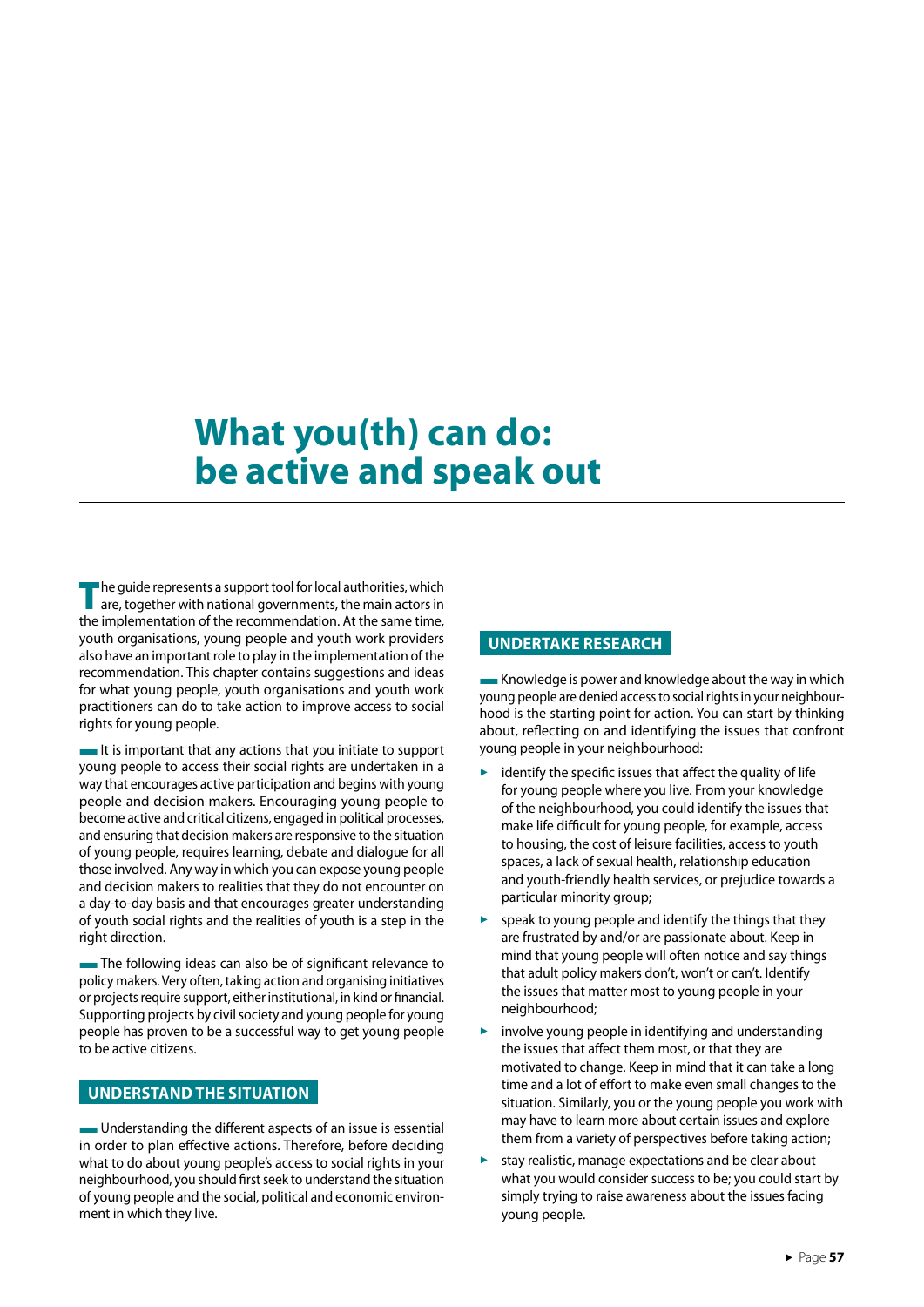## **IDENTIFY THE KEY STAKEHOLDERS**

■It is important that you know who else is affected by the issue that you have identified, who the key decision makers are and who the other stakeholders are. This will help you to identify opportunities for collaboration or people who may hold different opinions:

- 3 undertake stakeholder mapping or community mapping. Find out who the key actors are, what the current situation is and what these stakeholders are doing about the situation;
- $\blacktriangleright$  speak to adults and key influencers in your neighbourhood about the situation. Find out whether they agree with what young people are saying, and assess whether they could help with future actions;
- $\blacktriangleright$  identify the different audiences that you want to communicate with and the message that will resonate with them. You may need to adapt your approach to the different stakeholders you have identified, such as other young people, local politicians, local media or public officials. Perhaps emotional and personal accounts will appeal to some and written reports and data to others.

# **START CREATING YOUR STORY**

■Collect evidence, such as stories, data and personal accounts from people in your neighbourhood in order to understand the situation. You could:

- $\blacktriangleright$  speak to the young people, carry out interviews, or make videos of them describing the way in which the situation affects their lives. For example, you could interview young people about their experiences of trying to access social housing, health care or their experiences of the education system. You could organise a survey to collect their views about the quality of education, housing or health issues in their neighbourhood;
- $\blacktriangleright$  access and analyse the data and information that is held by government and other organisations. For example, there may already be data available on the rate of unemployment among young people in your neighbourhood, the number of violent crimes affecting young people, or the number of young people on waiting lists for social housing. Compile stories from local newspapers that will help you understand what is happening and work with other organisations that work in the area you decide to focus on;
- $\blacktriangleright$  analyse the data that you have collected. Identify the key issues that are emerging. If possible, try to identify one or two key issues or ideas that could help improve the situation.





# **DEVISE A PLAN OF ACTION**

■With a good understanding of the situation, you can start to decide on the best course of action. In general, good activism requires good planning. A planning session in the group will help you to focus on exactly what you want and are able to do, and what the best way of achieving your results is. For more ambitious aims, this is probably an advisable first move, since an action that does not achieve its desired results can be discouraging. You need to make the first thing you do effective.

- **EXTY WOON** Try working through the four stages below within your group:
- find out where you stand: do a SWOT (Strengths, Weaknesses, Opportunities and Threats) analysis for your group;
- 3 decide on the problem you want to address and the results you want to achieve;
- think of the best way you can address it, given the resources in your group;
- take action!